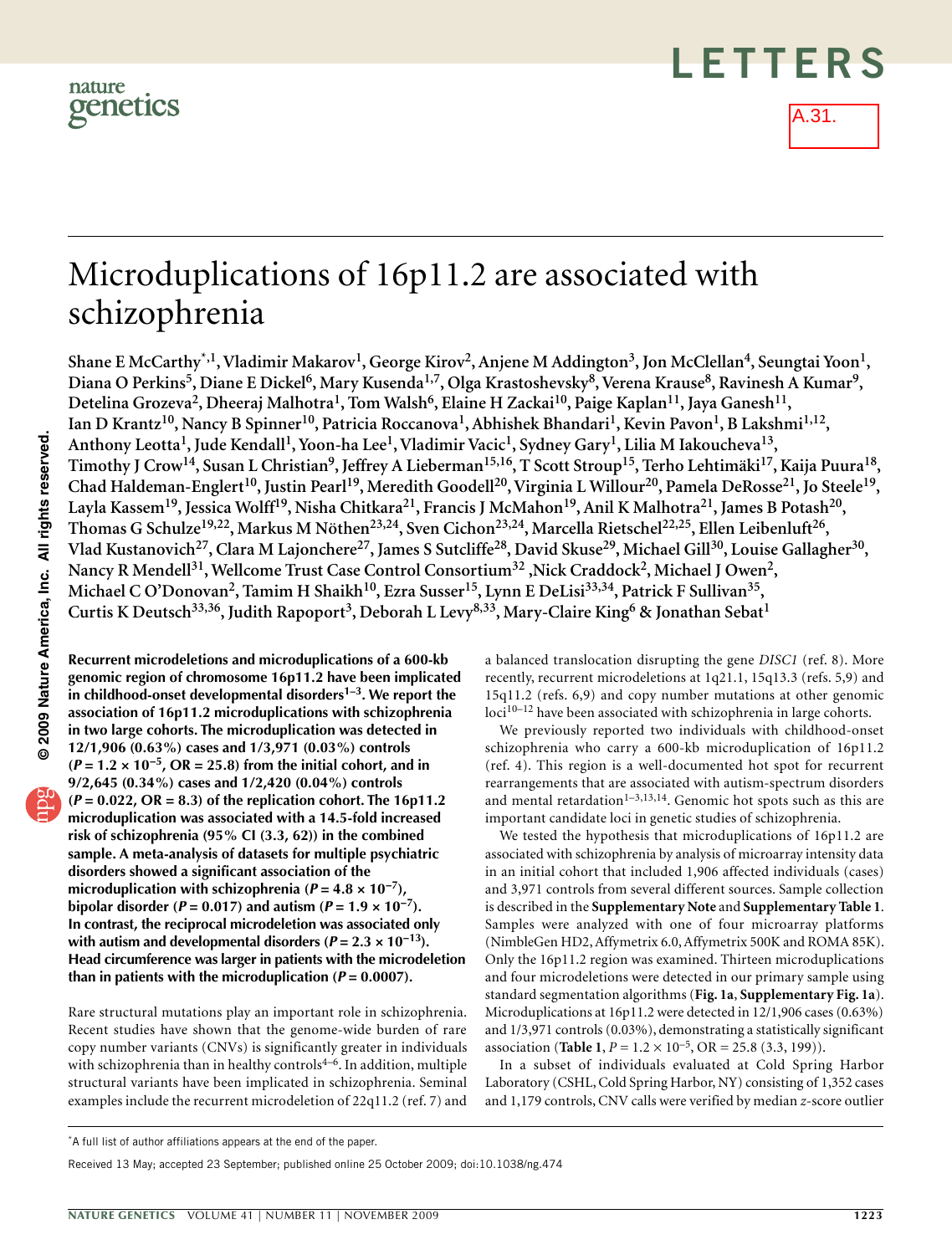

<span id="page-1-0"></span>**Figure 1** Microduplications and microdeletions at 16p11.2 in persons with schizophrenia and controls. (**a**–**e**) 16p11.2 rearrangements were detected in a primary sample of 1,906 cases and 3,971 controls (**a**–**d**) and a replication sample of 2,645 cases and 2,420 controls (**a**,**e**). The single microduplication and three microdeletions detected in the primary control set are presented based on the Affymetrix 500K coordinates (hg18). All other CNVs were validated in the NimbleGen HD2 platform and are illustrated based on the validation coordinates. In **b**–**e**, the median *z*-score for the 535-kb 16p11.2 target region is plotted on the *x* axis and the median *z*-score of flanking invariant probes is plotted on the *y* axis. Data are presented separately for the ROMA (**b**), Affymetrix500K (**c**), NimbleGen HD2 (**d**) and Affymetrix 6.0 (**e**) platforms. CNVs were called using thresholds of >2 s.d. for ROMA and >1 s.d. for all other platforms (red dots). MeZOD and the HMM algorithms detected the same deletions and duplications at 16p11.2.

detection (MeZOD), an independent CNV genotyping algorithm that identifies outliers in the sample based on the median probe *z*-score of the target region. These results are illustrated as cluster plots (**[Fig. 1](#page-1-0)**). All microduplications and microdeletions detected in the combined sample were experimentally validated using an independent microarray platform (**Supplementary Table 2**).

To replicate this association, we evaluated the 16p11.2 region using microarray data (Affymetrix 6.0 platform) from an independent sample of 2,645 individuals with schizophrenia and 2,420 controls. These data were collected as part of a case-control study of schizophrenia supported by the Genetic Association Information Network (GAIN, phs000021.v2.p1). We detected ten duplications and one deletion using standard hidden Markov model (HMM) calling algorithms (**[Fig. 1a](#page-1-0)**). The same events were also detected using MeZOD (**[Fig. 1e](#page-1-0)**). All 16p11.2 rearrangements were validated by an independent microarray platform (**Supplementary Table 2**). The microduplication

was detected in 9/2,645 cases and 1/2,420 controls, demonstrating a significant association ( $P = 0.022$ ,  $OR = 8.3$  (1.3, 50.5)).

The odds ratios in our primary and replication datasets were not significantly different (Breslow-Day-Tarone test  $P = 0.46$ ). Thus, our initial result was replicated in an independent sample. For the combined sample, the association of schizophrenia with microduplication at 16p11.2 was highly significant (*P* = 4.3 × 10−7, OR = 14.5 (3.3,62)). Sex of the subject did not have a significant effect on the association (**Supplementary Note**).

Our present findings and those from previous studies<sup>1-3,13,14</sup> suggest that mutations at 16p11.2 confer high risk for schizophrenia and for other neuropsychiatric disorders. Clinical variability associated with the 16p11.2 microduplication is evident from the heterogeneity of psychiatric diagnoses among microduplication carriers in five families in our series (**Supplementary Fig. 2**). In these families, ten relatives carried the microduplication found in

the proband. The diagnoses of these relatives were schizophrenia (*n* = 3), bipolar disorder  $(n = 1)$ , depression  $(n = 2)$ , psychosis signs not otherwise specified  $(n = 1)$  and no mental illness ( $n = 3$ ). We were able to determine the parent of origin for the microduplication in four families, and in all cases the microduplications were inherited from a nonschizophrenic parent. The observations in these few families suggest that penetrance of the duplication is incomplete, though substantial (perhaps 30–50%), and that expression is highly variable.

In order to more precisely define the spectrum of psychiatric phenotypes associated with rearrangements of 16p11.2, we performed a meta-analysis of data on

<span id="page-1-1"></span>**Table 1 Duplications and deletions at 16p11.2 among persons with schizophrenia and controls**

|             |               | Subjects   | Deletions |      | Duplications   |      |                                       |                      |  |
|-------------|---------------|------------|-----------|------|----------------|------|---------------------------------------|----------------------|--|
| Series      | Diagnosis     | $\sqrt{n}$ | n         | %    | $\sqrt{n}$     | %    | OR (95% CI)                           | P value              |  |
| Primary     | Schizophrenia | 1.906      |           | 0.05 | 12             | 0.63 | 25.8 (3.3.199)                        | $1.2 \times 10^{-5}$ |  |
|             | Controls      | 3.971      | 3         | 0.08 |                | 0.03 |                                       |                      |  |
| Replication | Schizophrenia | 2,645      | $\Omega$  | 0.00 | 9              | 0.34 | 8.3(1.3.50.5)                         | 0.022                |  |
|             | Controls      | 2.420      | 1         | 0.04 |                | 0.04 |                                       |                      |  |
| Combined    | Schizophrenia | 4.551      |           | 0.02 | 21             | 0.46 | 14.5 (3.3, 62.0) $4.3 \times 10^{-5}$ |                      |  |
|             | Controls      | 6,391      | 4         | 0.06 | $\overline{c}$ | 0.03 |                                       |                      |  |

In the primary sample, which consisted of patients and controls genotyped using one of three microarray platforms, association was calculated using the Cochran-Mantel-Haenszel exact test using array type as a stratifying variable. Combined odds ratio estimates and 95% confidence intervals were calculated using a logistic regression with disease group and array-type as factors. In the replication sample, which consisted of affected individuals and controls assessed on a single microarray platform, association was calculated using a Fisher's exact test. Deletions did not show a significant association with schizophrenia or in controls.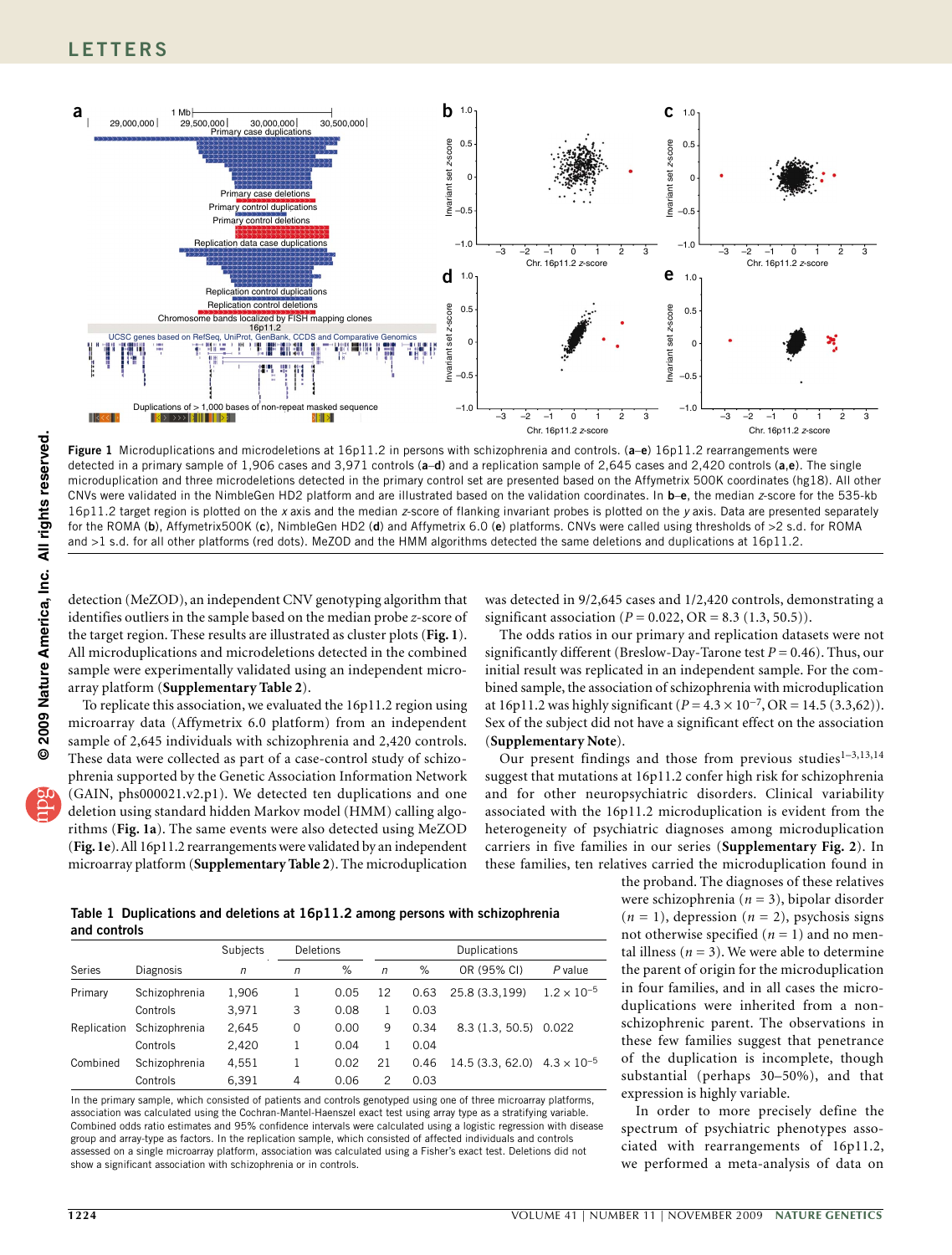<span id="page-2-0"></span>

| Table 2 Meta-analysis of 16p11.2 rearrangements in schizophrenia, autism and developmental delay, and bipolar disorder |  |  |  |  |
|------------------------------------------------------------------------------------------------------------------------|--|--|--|--|
|------------------------------------------------------------------------------------------------------------------------|--|--|--|--|

|                               | <b>Subjects</b> | Deletions  |      |                 |                       | <b>Duplications</b> |      |                 |                      |
|-------------------------------|-----------------|------------|------|-----------------|-----------------------|---------------------|------|-----------------|----------------------|
| Diagnosis                     | п               | $\sqrt{n}$ | %    | OR (95% CI)     | P value               | $\sqrt{n}$          | %    | OR (95% CI)     | $P$ value            |
| Schizophrenia                 | 8.590           | 3          | 0.03 | NC <sup>a</sup> |                       | 26                  | 0.30 | 8.4 (2.8, 25.4) | $4.8 \times 10^{-7}$ |
| Controls                      | 28,406          | 9          | 0.03 |                 |                       | 8                   | 0.03 |                 |                      |
| Autism or developmental delay | 2,172           | 17         | 0.78 | 38.7            | $2.3 \times 10^{-13}$ | 10                  | 0.46 | 20.7 (6.9,61.7) | $1.9 \times 10^{-7}$ |
|                               |                 |            |      | (13.4, 111.8)   |                       |                     |      |                 |                      |
| Controls                      | 24,891          | 5          | 0.02 |                 |                       | 6                   | 0.02 |                 |                      |
| Bipolar disorder              | 4.822           | 4          | 0.08 | NC <sup>a</sup> |                       | 6                   | 0.12 | 4.3(1.3, 14.5)  | 0.017                |
| Controls                      | 25.225          | 6          | 0.02 |                 |                       |                     | 0.03 |                 |                      |

Data from four studies reporting microduplications and microdeletions of 16p11.2 in individuals with schizophrenia, autism and/or bipolar disorder were combined with data from the primary sample to assess the relative strength of the association of each variant with each disorder. Associations were calculated using the Cochran-Mantel-Haenszel exact test, using source as a stratifying variable. Combined odds ratio estimates and confidence intervals were calculated using logistic regression with disease group and source (study) as factors.

aNot calculated (NC) because significant heterogeneity among studies was detected by the Breslow-Day-Tarone test. The partial odds ratios (95%CI) for the deletion in schizophrenia were 0.69 (0.1, 4.9), 0.3 (0.05, 2.2), 14.6 (1.9, 111.2) and 0.3 (0.03, 3.7), and those for the deletion in bipolar disorder were 0.3(0.03,3.3), 0.55(0.05,6.7) and 25(5.4,117) in this study, the GAIN study and the Weiss *et al.* studies, respectively.

schizophrenia, bipolar disorder and childhood developmental disorders (combining autism and global developmental delays). We integrated data from this study with four publicly available datasets<sup>1,3,5,15</sup> to generate a combined sample of 8,590 individuals with schizophrenia, 2,172 with developmental delay or autism, 4,822 with bipolar disorder and 30,492 controls (**Supplementary Note**, **Supplementary Table 3**). In this combined sample, the microduplication of 16p11.2 was strongly associated with schizophrenia (**[Table 2](#page-2-0)**, OR = 8.4 (2.8, 25.4),  $P = 4.8 \times 10^{-7}$ ) and autism (OR = 20.7 (6.9, 61.7),  $P = 1.9 \times 10^{-7}$ ). The association with bipolar disorder was also significant (OR =  $4.3$  (1.3, 14.5),  $P = 0.017$ ). The reciprocal microdeletion of 16p11.2 was strongly associated with developmental delay or autism  $(OR = 38.7 (13.4, 111.8), P = 2.3 \times 10^{-13})$ , as reported previously<sup>1-3</sup>. However, the deletion was not associated with schizophrenia or bipolar disorder (**Supplementary Note**). These results suggest that the microduplication is associated with multiple psychiatric phenotypes, whereas the reciprocal microdeletion is more specifically associated with developmental delay and autism.

We explored the association of 16p11.2 microduplications and microdeletions with two clinical measures: head circumference and height. Available data were compiled from 32 patients with 16p11.2 mutations who had a diagnosis of schizophrenia, autismspectrum disorder or developmental delay (**Supplementary Note**, **Supplementary Table 4** and refs. 13,16). *Z* scores for head circumference and height were calculated using standard growth charts from the Centers for Disease Control. Head circumference was greater among 23 individuals with microdeletions than among 9 individuals with microduplications (**Supplementary Table 5**). The mean orbital frontal circumference (OFC) values of patients with microdeletions and microduplications were 1.25 and −0.28, respectively (two-tailed Wilcoxon rank sum test  $P = 0.0007$ ). In addition, mean head circumference of the microdeletion group was significantly greater than the population mean  $(P = 0.0001)$ , whereas the mean head circumference of the microduplication group was not significantly different from the population mean ( $P = 0.29$ ). The association between the 16p11.2 microdeletion and larger head circumference was observed in multiple diagnostic categories and was not specifically attributable to patients with autism (**Supplementary Table 5**). The microduplication and microdeletion groups did not significantly differ from each other in height.

We report here that microduplication of 16p11.2 is associated with an 8–24-fold increased risk of schizophrenia. This region joins a growing list of genomic hot spots that confer high risk for the disorder. The odds ratios in our series for the 16p11.2 microduplication and schizophrenia

are comparable to odds ratios for deletions at other schizophreniaassociated genes and regions. Deletions of 1q21.1, 15q13.3 and *NRXN1* have reported odds ratios ranging from 7 to 18 (refs. 5,9,10).

Previous genome-wide studies of copy number variation did not find a significant association with the microduplication of 16p11.2 and schizophrenia. This microduplication event is rare, and its detection in a cohort may be influenced by several factors, including resolution of the platform, methods of analysis and chance. In the International Schizophrenia Consortium (ISC) study<sup>[5](#page-3-0)</sup>, microduplications spanning >50% of the 16p11.2 region were detected in 5/3,391 cases and 1/3,181 controls. These results are consistent with our findings, but the association did not meet the criteria for genomewide significance in that study. In the Schizophrenia Gene (SGENE) consortium study of schizophrenia<sup>[9](#page-4-0)</sup>, the 16p11.2 microduplication was not selected as a candidate because the event was not observed in the initial phase of that study as a *de novo* mutation, which was the key criterion for inclusion in the association analyses.

Microduplication at 16p11.2 is associated with multiple neuropsychiatric phenotypes. Phenotypic heterogeneity has been observed for virtually all structural variants associated with schizophrenia. For example, in a large Scottish pedigree harboring a translocation disrupting *DISC1*, translocation carriers had diagnoses of schizophrenia, bipolar disorder, major depressive disorder or no mental illness<sup>8</sup>. Similarly, microdeletions of 1q21.1 (refs. 17,18), 15q13.3 (ref. 19), 22q11.2 (ref. 20) and *NRXN1* (refs. 10,12,21,22) are associated with adult psychiatric disorders and with autism and other pediatric neurodevelopmental disorders.

The association between the 16p11.2 microdeletion and increased head circumference is notable given that the microdeletion appears to be specific to autism and developmental delay. Several studies have found increased head circumference in patients with autism<sup>23–30</sup>, leading to the suggestion that early brain overgrowth may be a key neurobiological mechanism in the disorder<sup>31</sup>. A recent study has shown that microdeletions and microduplications of 1q21.1 are associated with microcephaly and macrocephaly, respectively<sup>18</sup>. Taken together, these studies suggest that some mutations underlying neurodevelopmental disorders may also lead to changes in brain volume.

The 16p11.2 microduplication spans a region of approximately 600 kb containing 28 genes (**Supplementary Fig. 1b**), including numerous genes with potential roles in neurodevelopment. At least 17 of the 28 genes in this region are expressed in the mammalian brain (**Supplementary Table 6**). Behavioral features have been reported in mouse *Mapk3*−/− *Doc2a*−/− and *Sez6l2*−/− knockout models32–34.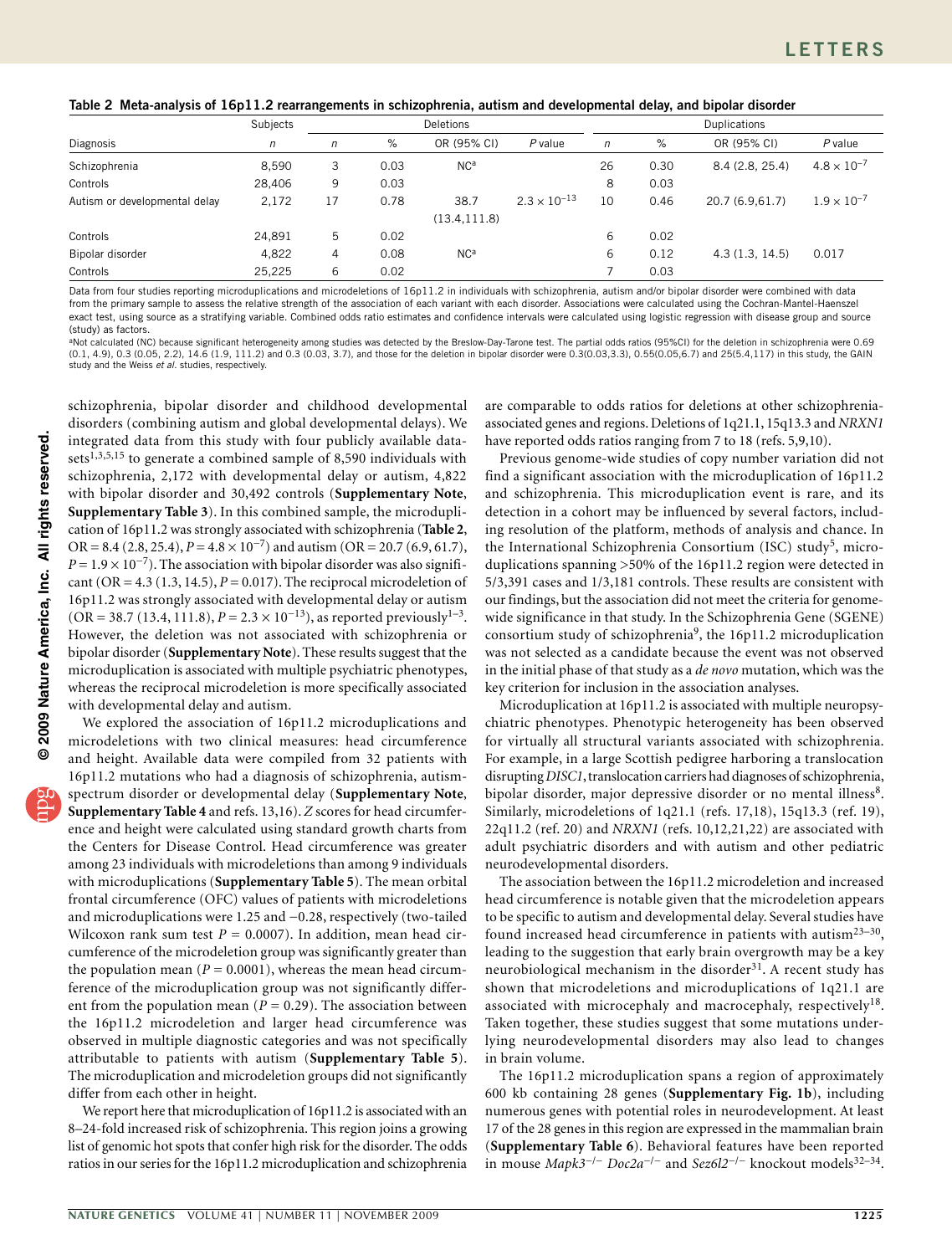Further studies are needed in order to identify the specific gene or genes in this region for which dosage effects contribute to increased risk for psychiatric and neurodevelopmental disorders.

Our findings further strengthen the evidence demonstrating a role for rare mutations in schizophrenia<sup>4-6,9</sup>. Collectively, these studies demonstrate that schizophrenia is characterized by marked genetic heterogeneity. Although the 16p11.2 locus by itself may account for only a small proportion of cases, the duplication of this region confers substantial risk to the individuals who carry it. In addition, although this single mutation is rare, the collective effect of rare mutations at many different loci may account for a substantial proportion of schizophrenia-affected individuals<sup>4,5</sup> and will likely influence overlapping neurobiological pathways. Characterizing these pathways will contribute substantially to our understanding of the origins of schizophrenia and suggest targets for treatment development.

## **Methods**

Methods and any associated references are available in the online version of the paper at http://www.nature.com/naturegenetics/.

**Accession code.** dbGaP (genotype data): GAIN study of schizophrenia (phs000021.v2.p1) and GAIN study of bipolar disorder (phs000017. v2.p1).

*Note: Supplementary information is available on the Nature [Genetics](http://www.nature.com/naturegenetics/) website.*

### **Acknowledgments**

**Schizophrenia:** Funding support for the genome-wide association of schizophrenia study was provided by the National Institute of Mental Health (NIMH) (R01 MH67257, R01 MH59588, R01 MH59571, R01 MH59565, R01 MH59587, R01 MH60870, R01 MH59566, R01 MH59586, R01 MH61675, R01 MH60879, R01 MH81800, U01 MH46276, U01 MH46289 U01 MH46318, U01 MH79469 and U01 MH79470), and the genotyping of samples was provided through the genetic association information network (GAIN). The datasets used for the analyses described in this manuscript were obtained from the database of genotype and phenotype (dbGaP) found at http://www.ncbi.nlm.nih.gov/gap through dbGaP accession number phs000021.v2.p1. Samples and associated phenotype data for the genome-wide association of schizophrenia study were provided by the Molecular Genetics of Schizophrenia Collaboration (PI: P.V. Gejman, Evanston Northwestern Healthcare (ENH) and Northwestern University, Evanston, Illinois, USA).

**Bipolar Disorder:** Funding support for the whole-genome association study of bipolar disorder was provided by the NIMH and the genotyping of samples was provided through GAIN. The datasets used for the analyses described in this manuscript were obtained from dbGaP found at http://www.ncbi.nlm. nih.gov/gap through dbGaP accession number phs000017.v2.p1. Samples and associated phenotype data for the collaborative genomic study of bipolar disorder were provided by the NIMH genetics initiative for bipolar disorder. Data and biomaterials were collected in four projects that participated in the NIMH bipolar disorder genetics initiative. From 1991–1998, the principal investigators and co-investigators were: Indiana University, Indianapolis, Indiana, USA, U01 MH46282, J. Nurnberger, M. Miller and E. Bowman; Washington University, St. Louis, Missouri, USA, U01 MH46280, T. Reich, A. Goate and J. Rice; Johns Hopkins University, Baltimore, Maryland, USA, U01 MH46274, J.R. DePaulo Jr., S. Simpson and C. Stine; NIMH Intramural Research Program, Clinical Neurogenetics Branch, Bethesda, Maryland, USA, E. Gershon, D. Kazuba and E. Maxwell. Data and biomaterials were collected as part of ten projects that participated in the NIMH bipolar disorder genetics initiative. From 1999–2003, the principal investigators and co-investigators were: Indiana University, Indianapolis, Indiana, USA, R01 MH59545, J. Nurnberger, M.J. Miller, E.S. Bowman, N.L. Rau, P.R. Moe, N. Samavedy, R. El-Mallakh (at University of Louisville, Louisville, Kentucky, USA), H. Manji (at Wayne State University, Detroit, Michigan, USA), D.A. Glitz (at Wayne State University, Detroit, Michigan, USA), E.T. Meyer, C. Smiley, T. Foroud, L. Flury, D.M. Dick and H. Edenberg; Washington University, St. Louis, Missouri, USA, R01 MH059534, J. Rice, T. Reich, A. Goate and L. Bierut; Johns Hopkins University, Baltimore, Maryland, USA, R01 MH59533, M. McInnis, J.R. DePaulo Jr., D.F. MacKinnon, F.M. Mondimore, J.B. Potash, P.P. Zandi, D. Avramopoulos and J. Payne; University of Pennsylvania, Philadelphia, Pennsylvania, USA, R01 MH59553, W. Berrettini; University of California at Irvine,

Irvine, California, USA, R01 MH60068, W. Byerley and M. Vawter; University of Iowa, Iowa City, Iowa, USA, R01 MH059548, W. Coryell and R. Crowe; University of Chicago, Chicago, Illinois, USA, R01 MH59535, E. Gershon, J. Badner, F. McMahon, C. Liu, A. Sanders, M. Caserta, S. Dinwiddie, T. Nguyen and D. Harakal; University of California, San Diego, La Jolla, California, USA, R01 MH59567, J. Kelsoe and R. McKinney; Rush University, Chicago, Illinois, USA, R01 MH059556, W. Scheftner, H.M. Kravitz, D. Marta, A. Vaughn-Brown and L. Bederow; NIMH Intramural Research Program, Bethesda, Maryland, USA, 1Z01MH002810-01, F.J. McMahon, L. Kassem, S. Detera-Wadleigh, L. Austin and D.L. Murphy.

Funding for this study was provided by grants from T. and V. Stanley, the Simons Foundation J.M and C.D. Stone, grants from NARSAD to F.J.M., T.G.S., D.L.L., M.-C.K. and T.W., and grants from the Essel Foundation and the Sidney R. Baer, Jr. Foundation to D.L.L. and from the Margaret Price Investigatorship to J.B.P. and V.L.W. This work was supported by grants from the National Institutes of Health (NIH) Intramural Research Program, National Institutes of Health, including National Institute of Mental Health(NIMH) grant MH076431 to J.S., which reflects co-funding from Autism Speaks, and the Southwestern Autism Research and Resource Center, as well as NIH grants to J.S. (HF004222), M.-C.K., T.W. and J.M.C. (MH083989), D.L.L. and N.R.M. (MH071523; MH31340), J.M.C. (RR000037), P.F.S. (MH074027 and MH077139), J.S.S. (MH061009), L.E.D. (MH44245), T.H.S. (GM081519) and C.K.D. (MH081810; DE016442; HD04147). We gratefully acknowledge the resources provided by the Autism Genetic Resource Exchange (AGRE) Consortium and the participating AGRE families. The Autism Genetic Resource Exchange is a program of Autism Speaks and is supported, in part, by grant 1U24MH081810 from the National Institute of Mental Health to C.M. Lajonchere (PI). Funding for G.K., N. Craddock., M.J.O. and M.C.O. was provided by the Medical Research Council, UK, and the Wellcome Trust. The Clinical Antipsychotic Trials of Intervention Effectiveness project was funded by NIMH contract N01 MH90001. Funding was provided by the German Ministry of Education and Research BMBF (National Genome Research Network, NGFNplus, MooDS-Net grant no: 01GS08144 to SC and MN; grant no: 01GS08147 to MR). Genotyping of the Molecular Genetics of Schizophrenia study (PI Pablo Gejman) was funded by GAIN of the Foundation for the US NIH. This study makes use of data generated by the Wellcome Trust Case Control Consortium (full list of contributors is presented in the **Supplementary Note**). Funding for that project was provided by the Wellcome Trust under award 076113. Microarray data and clinical information were provided by GAIN. Thanks to the New York Cancer Project, P. Gregersen and A. Lee for providing population control samples. Also, we wish to thank P. Gejman and D. Levinson for helpful discussions. Special thanks to J. Watson for helpful discussions and support.

#### **AUTHOR CONTRIBUTIONS**

J.S. organized and designed the study. S.E.M., J.S., S.Y., N.R.M., M.-C.K., G.K., D.G. and A.M.A. contributed to the analysis of genetic data. S.E.M., J.S., C.K.D. and D.L.L. contributed to the analysis of clinical data. S.E.M. and J.S prepared the manuscript. All authors contributed their critical reviews of the manuscript in its preparation. The following persons contributed to the collection of samples and data: (**Schizophrenia**) G.K., D.G., N. Craddock, M.J.O., M.C.O., WTCCC, A.M.A., J.R., D.O.P., J.A.L., J.S.S., P.F.S., J.M., D.E.D., T.W., M.-C.K., E.S., O.K., V. Kraus, D.L.L., T.J.C. and L.E.D.; (**Bipolar Disorder**) J.P., M.Goodell, V.L.W., P.D., S.G., J.S., L.K., J.W., N. Chitkara, F.J.M., A.K.M., J.B.P., T.G.S., M.M.N., S.C., M.R., E.L., G.K., D.G., N. Craddock, M.J.O., M.C.O. and WTCCC; (**Autism**) V. Kustanovich, C.M.L., E.H.Z., P.K., J.G., I.D.K., N.B.S., C.H-E., T.H.S., M.Gill, L.G., T.L., K. Puura, R.A.K., S.L.C., J.S.S. and D.S. Array-comparative genomic hybridization data collection, processing and management at CSHL were carried out by: S.E.M., D.M., V.M., S.Y., M.K., P.R., A.B., K. Pavon, B.L., A.L., J.K., Y.-H.L., L.M.I., V.V. and J.S.

Published online at http://www.nature.com/naturegenetics/. Reprints and permissions information is available online at http://npg.nature.com/ reprintsandpermissions/.

- 1. Weiss, L.A. *et al.* Association between microdeletion and microduplication at 16p11.2 and autism. *N. Engl. J. Med.* **358**, 667–675 (2008).
- 2. Kumar, R.A. *et al.* Recurrent 16p11.2 microdeletions in autism. *Hum. Mol. Genet.* **17**, 628–638 (2008).
- 3. Marshall, C.R. *et al.* Structural variation of chromosomes in autism spectrum disorder. *Am. J. Hum. Genet.* **82**, 477–488 (2008).
- <span id="page-3-1"></span>4. Walsh, T. *et al.* Rare structural variants disrupt multiple genes in neurodevelopmental pathways in schizophrenia. *Science* **320**, 539–543 (2008).
- <span id="page-3-0"></span>5. Stone, J.L. *et al.* Rare chromosomal deletions and duplications increase risk of schizophrenia. *Nature* **455**, 237–241 (2008).
- <span id="page-3-2"></span>6. Kirov, G. *et al.* Support for the involvement of large CNVs in the pathogenesis of schizophrenia. *Hum. Mol. Genet.* **14**, 796–803 (2009).
- 7. Karayiorgou, M. *et al.* Schizophrenia susceptibility associated with interstitial deletions of chromosome 22q11. *Proc. Natl. Acad. Sci. USA* **92**, 7612–7616 (1995).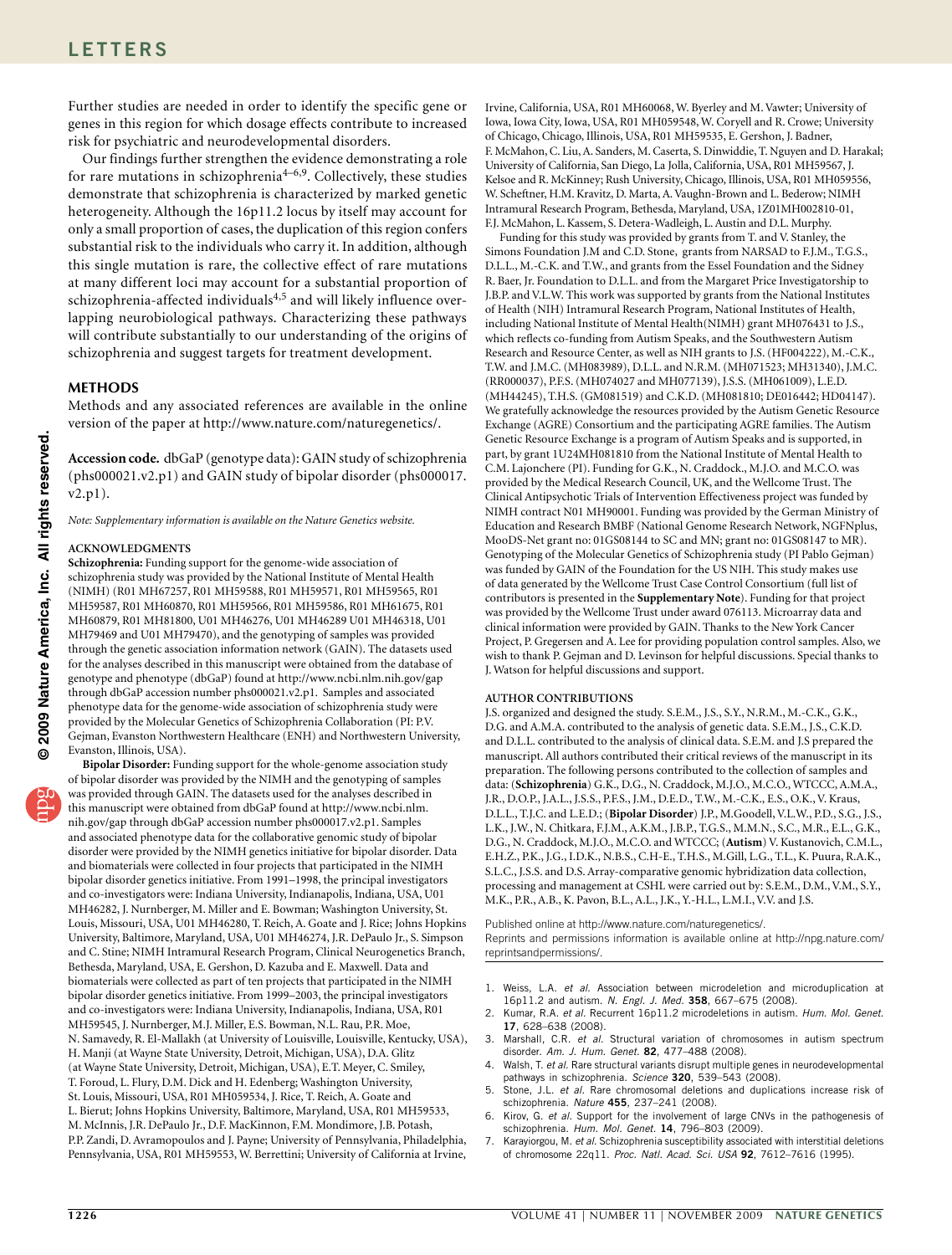- <span id="page-4-1"></span>8. Millar, J.K. *et al.* Disruption of two novel genes by a translocation co-segregating with schizophrenia. *Hum. Mol. Genet.* **9**, 1415–1423 (2000).
- <span id="page-4-0"></span>9. Stefansson, H. *et al.* Large recurrent microdeletions associated with schizophrenia. *Nature* **455**, 232–236 (2008).
- 10. Rujescu, D. *et al.* Disruption of the neurexin 1 gene is associated with schizophrenia. *Hum. Mol. Genet.* **18**, 988–996 (2009).
- 11. Friedman, J.I. *et al.* CNTNAP2 gene dosage variation is associated with schizophrenia and epilepsy. *Mol. Psychiatry* **13**, 261–266 (2008).
- 12. Kirov, G. *et al.* Comparative genome hybridization suggests a role for NRXN1 and APBA2 in schizophrenia. *Hum. Mol. Genet.* **17**, 458–465 (2008).
- 13. Ghebranious, N., Giampietro, P.F., Wesbrook, F.P. & Rezkalla, S.H. A novel microdeletion at 16p11.2 harbors candidate genes for aortic valve development, seizure disorder, and mild mental retardation. *Am. J. Med. Genet. A.* **143**, 1462–1471 (2007).
- 14. Sebat, J. *et al.* Strong association of *de novo* copy number mutations with autism. *Science* **316**, 445–449 (2007).
- 15. Manolio, T.A. *et al.* New models of collaboration in genome-wide association studies: the Genetic Association Information Network. *Nat. Genet.* **39**, 1045–1051 (2007).
- 16. Bijlsma, E.K. *et al.* Extending the phenotype of recurrent rearrangements of 16p11.2: deletions in mentally retarded patients without autism and in normal individuals. *Eur. J. Med. Genet.* **52**, 77–87 (2009).
- 17. Mefford, H.C. *et al.* Recurrent rearrangements of chromosome 1q21.1 and variable pediatric phenotypes. *N. Engl. J. Med.* **359**, 1685–1699 (2008).
- <span id="page-4-3"></span>18. Brunetti-Pierri, N. *et al.* Recurrent reciprocal 1q21.1 deletions and duplications associated with microcephaly or macrocephaly and developmental and behavioral abnormalities. *Nat. Genet.* **40**, 1466–1471 (2008).
- 19. Sharp, A.J. *et al.* Discovery of previously unidentified genomic disorders from the duplication architecture of the human genome. *Nat. Genet.* **38**, 1038–1042  $(2006)$
- 20. Ousley, O., Rockers, K., Dell, M.L., Coleman, K. & Cubells, J.F. A review of neurocognitive and behavioral profiles associated with 22q11 deletion syndrome: implications for clinical evaluation and treatment. *Curr. Psychiatry Rep.* **9**, 148–158 (2007).

Mathematics and Statistics, State University of New York, Stony Brook, New York. USA. <sup>32</sup>Wellcome Trust Case Control Consortium Affiliations are provided in the **Supplementary Note**. 33Department of Psychiatry, Harvard Medical School, Boston, Massachusetts, USA. 34VA Boston Healthcare System, Brockton, Massachusetts, USA. <sup>35</sup>Department of Genetics, University of North Carolina, Chapel Hill, North Carolina, USA. <sup>36</sup>Eunice Kennedy Shriver Center, University of Massachusetts

Medical School, Waltham, Massachusetts, USA. Correspondence should be addressed to J.S. (sebat@cshl.edu).

- 21. Kim, H.G. *et al.* Disruption of neurexin 1 associated with autism spectrum disorder. *Am. J. Hum. Genet.* **82**, 199–207 (2008).
- 22. Szatmari, P. *et al.* Mapping autism risk loci using genetic linkage and chromosomal rearrangements. *Nat. Genet.* **39**, 319–328 (2007).
- 23. Woodhouse, W. *et al.* Head circumference in autism and other pervasive developmental disorders. *J. Child Psychol. Psychiatry* **37**, 665–671 (1996).
- 24. Fidler, D.J., Bailey, J.N. & Smalley, S.L. Macrocephaly in autism and other pervasive developmental disorders. *Dev. Med. Child Neurol.* **42**, 737–740 (2000).
- 25. Courchesne, E., Carper, R. & Akshoomoff, N. Evidence of brain overgrowth in the first year of life in autism. *J. Am. Med. Assoc.* **290**, 337–344 (2003).
- 26. Butler, M.G. *et al.* Subset of individuals with autism spectrum disorders and extreme macrocephaly associated with germline PTEN tumour suppressor gene mutations. *J. Med. Genet.* **42**, 318–321 (2005).
- 27. Dementieva, Y.A. *et al.* Accelerated head growth in early development of individuals with autism. *Pediatr. Neurol.* **32**, 102–108 (2005).
- 28. Redcay, E. & Courchesne, E. When is the brain enlarged in autism? A meta-analysis of all brain size reports. *Biol. Psychiatry* **58**, 1–9 (2005).
- 29. Lainhart, J.E. *et al.* Head circumference and height in autism: a study by the Collaborative Program of Excellence in Autism. *Am. J. Med. Genet. A.* **140**, 2257–2274 (2006).
- 30. Fukumoto, A. *et al.* Growth of head circumference in autistic infants during the first year of life. *J. Autism Dev. Disord.* **38**, 411–418 (2008).
- <span id="page-4-2"></span>31. Courchesne, E. *et al.* Mapping early brain development in autism. *Neuron* **56**, 399–413 (2007).
- 32. Mazzucchelli, C. *et al.* Knockout of ERK1 MAP kinase enhances synaptic plasticity in the striatum and facilitates striatal-mediated learning and memory. *Neuron* **34**, 807–820 (2002).
- 33. Sakaguchi, G. *et al.* Doc2alpha is an activity-dependent modulator of excitatory synaptic transmission. *Eur. J. Neurosci.* **11**, 4262–4268 (1999).
- 34. Miyazaki, T. *et al.* Disturbance of cerebellar synaptic maturation in mutant mice lacking BSRPs, a novel brain-specific receptor-like protein family. *FEBS Lett.* **580**, 4057–4064 (2006).

2009 Nature America, Inc. All rights reserved. **© 2009 Nature America, Inc. All rights reserved.**<sup>1</sup>Cold Spring Harbor Laboratory, Cold Spring Harbor, New York, USA. <sup>2</sup>Medical Research Council Centre for Neuropsychiatric Genetics and Genomics, Department of Psychological Medicine and Neurology, School of Medicine, Cardiff University, Cardiff, UK. <sup>3</sup>Child Psychiatry Branch, National Institute for Mental Health, National Institutes of Health, Bethesda, Maryland, USA. <sup>4</sup>Department of Psychiatry, University of Washington, Seattle, Washington, USA. <sup>5</sup>Department of Psychiatry, University of North Carolina, Chapel Hill, North Carolina, USA. 6Department of Genome Sciences, University of Washington, Seattle, Washington, USA. 7Graduate Program in Genetics State University of New York, Stony Brook, New York, USA. <sup>8</sup>Psychology Research Laboratory, McLean Hospital, Belmont, Massachusetts, USA.<br><sup>9</sup>Department of Human Genetics, University of Chicago, Chicago Hospital of Philadelphia, Philadelphia, Pennsylvania, USA. <sup>12</sup>Ontario Institute for Cancer Research, Toronto, Ontario, Canada. <sup>13</sup>Laboratory of Statistical Genetics, The Rockefeller University, New York, USA. <sup>14</sup>The Prince of Wales International Center for SANE Research, Warneford Hospital, Oxford, UK. <sup>15</sup>College of Physicians and Surgeons of Columbia University, Columbia University, New York, USA. <sup>16</sup>New York State Psychiatric Hospital, New York, New York, USA. <sup>17</sup>Department of Clinical Chemistry. 18Department of Child Psychiatry, Tampere University and University Hospital, Tampere, Finland. 19Genetic Basis of Mood and Anxiety Disorders Unit, National Institute for Mental Health, National Institutes of Health, Bethesda, Maryland, USA. <sup>20</sup>Department of Psychiatry and Behavioral Sciences, Johns Hopkins School of Medicine, Baltimore, Maryland, USA. <sup>21</sup>Department of Psychiatry Research, The Zucker Hillside Hospital, Glen Oaks, New York, USA. <sup>22</sup>Department of Genetic Epidemiology in Psychiatry, Central Institute of Mental Health, University of Heidelberg, Mannheim, Germany. <sup>23</sup>Department of Genomics, Life and Brain Center, <sup>24</sup>Institute of Human Genetics and <sup>25</sup>Department of Psychiatry and Psychotherapy, University of Bonn, Germany. <sup>26</sup>Mood and Anxiety Disorders Program, National Institute for Mental Health, National Institutes of Health, Bethesda, Maryland, USA. <sup>27</sup>Autism Genetic Resource Exchange, Autism Speaks, Los Angeles, California, USA. <sup>28</sup>Center for Molecular Neuroscience, Vanderbilt University, Nashville, Tennessee, USA. <sup>29</sup>Behavioral Sciences Unit, Institute of Child Health University College London, London, UK. <sup>30</sup>Department of Psychiatry, School of Medicine, Trinity College Dublin, Dublin, Ireland. <sup>31</sup>Department of Applied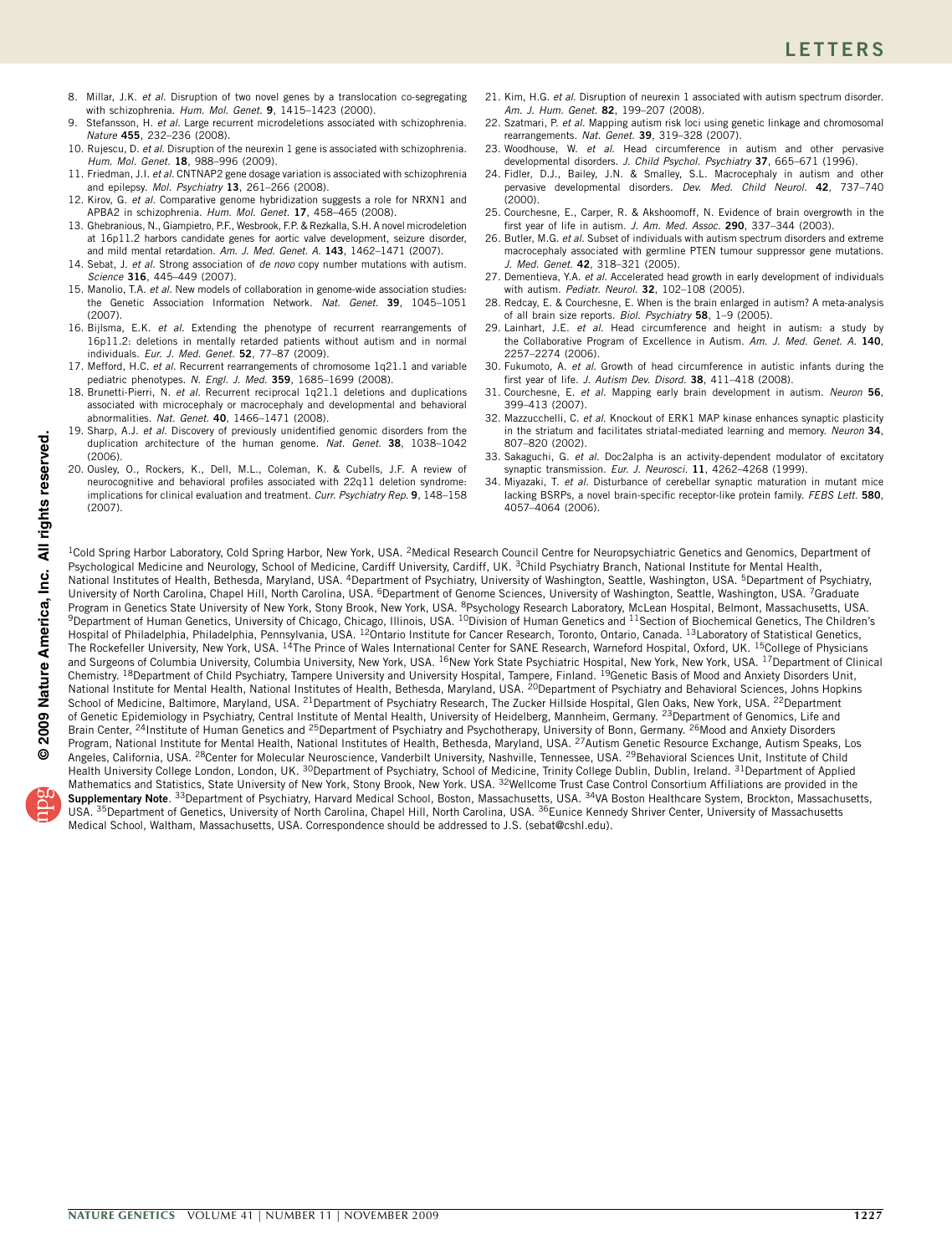## **ONLINE METHODS**

**Cohort description.** For this study, data were collected on 8,800 individuals with schizophrenia, bipolar disorder and autism (cases), and 6,391 controls analyzed on one of four microarray platforms (ROMA, NimbleGen HD2, Affymetrix500K or Affymetrix 6.0). Ascertainment of samples in the primary (1,906 schizophrenia cases and 3,971 controls), replication (2,645 cases and 2,420 controls), autism (934 cases) and bipolar disorder (3,315 cases) datasets is provided in the **Supplementary Note**. A breakdown of samples by array is provided in the **Supplementary Table 1**.

**Intensity data processing.** Processing of microarray data was performed at three different sites. Affymetrix 500 K data from the National Institute of Mental Health (NIMH) (83 cases) were processed at NIMH using published described methods<sup>4</sup>. Affymetrix 500 K data from Cardiff University and the Wellcome Trust Case Control Consortium (WTCCC) (471 schizophrenia cases, 1,697 bipolar disorder cases and 2,792 controls) were processed at Cardiff University using the same software and initial quality control parameters for CNV calls and arrays as published previously[6;](#page-3-2) however, for these analyses, we did not remove CNVs that were detected by <10 probes on both the Affymetrix Nsp and Sty arrays.

All other data were processed at Cold Spring Harbor Laboratory (Cold Spring Harbor, NY) using different methods for dual-color intensity data (array–comparative genomic hybridization (array-CGH) platforms: ROMA 85K and NimbleGen HD2) and single-color intensity data (SNP genotyping arrays: Affymetrix 500K, Affymetrix 5.0 and Affymetrix 6.0). Processing of dual- and single-color intensity data is described in more detail in the **Supplementary Note**.

*Array-CGH intensity data.* Normalization of ROMA intensity data by locally weighted scatterplot smoothing (LOWESS), and geometric mean estimation of log<sub>2</sub> ratios has been described previously<sup>35</sup>.

NimbleGen HD2 dual-color intensity data were normalized in a two-step process: first, a 'spatial' normalization of probes was performed to adjust for regional differences in intensities across the surface of the array, and second, the Cy5 and Cy3 intensities were adjusted to a fitting curve by invariant set normalization, preserving the variability in the data. The  $log<sub>2</sub>$  ratio for each probe was then estimated using the geometric mean of normalized and raw intensity data.

*SNP genotyping data—Affymetrix 500K, Affymetrix 5.0 and Affymetrix 6.0.* To analyze Affymetrix SNP array single-color intensity data, we developed a two-step process that (i) normalizes all arrays by invariant set normalization to a single reference array and (ii) calculates the ratio of intensities for each experiment in comparison to a sex-matched virtual reference genome.

*GC correction of log2 ratios.* The final step of data processing involved the correction of the effects of genomic waves in log<sub>2</sub> ratios due to regional correlations with GC content based on the fitted linear regression model proposed by Diskin *et al.*[36](#page-6-1)

**Chr. 16p11.2 detection by HMM segmentation.** To detect 16p11.2 rearrangements in our ROMA and GC-corrected Affymetrix log<sub>2</sub> ratio data, we implemented the seven-state HMM algorithm described previously<sup>35</sup>. We used a modified version of this HMM algorithm to identify CNVs in our higher resolution Affymetrix 5.0, 6.0 and NimbleGen HD2 GC-corrected datasets<sup>37</sup>. The results of segmentation were examined for the presence of CNVs overlapping at least 50% of the 16p11.2 region (Chr. 16: 29,557,498–30,107,355 of the UCSC human genome version HG18 (NCBI Build 36.1)).

**16p11.2 genotyping: rare CNV detection by outlier clustering.** *Principles.* As an alternative method for genotyping rare CNVs, we developed an algorithm called median *z*-score outlier detection (MeZOD) to detect rare variants based on the probe intensity data across the population of experiments. The principles of this method are similar to other approaches that genotype common CNVs by probe intensity clustering38,39; however, in most cases very few individuals carry the rare genotype. Therefore, rather than using cluster analysis to identify variants in the population, our method detects rare outliers in the standardized probe intensity distribution.

*Selection of target probes and flanking probes.* The 16p11.2 rearrangements were genotyped using probes selected from within the target region (Chr. 16: 29,564,890–30,100,063). Two unique sequences, one proximal (Chr. 16: 27,388,307–28,952,358) and one distal (Chr. 16: 30,304,580–31,870,683) to the 16p11.2 target region, were combined into a single set of invariant probes. The results are displayed as a scatterplot. Median *z*-scores of target probes are shown on the *x* axis, and median *z*-scores of the invariant probes are shown on the *y* axis.

To avoid patterns of common copy number polymorphism, probes were excluded if the positive or negative Pearson correlations with neighboring probes exceeded conservative maximum or minimum thresholds, respectively. Probes not exceeding these thresholds were used for genotyping. **Supplementary Table 7** contains all platform-specific probes within the target and invariant regions. The selected genotyping probes in the target and invariant regions are represented in red and green, respectively, in the UCSC human genome browser.

*Median z-score calculation and outlier detection.* Calculation of the median *z*-scores was a three-stage process involving (i) experiment-wise log<sub>2</sub> ratio standardization, (ii) probe-wise standardization of the genotyping probe *z*-scores and (iii), median *z*-score determination for the target and invariant region. For each probe *m* of experiment *n*, the standardized log<sub>2</sub> ratio *z*-score *z* is simply calculated by:

$$
z(m_n) = \frac{m_n - \mu_n}{\sigma_n}
$$

where  $\mu_n$  and  $\sigma_n$  are the mean and s.d. of probe ratios for experiment *n*, respectively. The *z*-score for each genotyping probe *g* in experiment *n* was then standardized probe-wise within the population of experiments for a given platform by:

$$
Z(G_n) = \frac{G_n - \mu_g}{\sigma_g}
$$

where  $\mu_{\varrho}$  is the mean and  $\sigma_{\varrho}$  is s.d. of genotyping probe *g*. Finally, the median for experiment *n* was calculated for the target genotyping probes and the combined proximal and distal invariant genotyping probes.

To detect rearrangements of 16p11.2, outliers of the target median *z*-score distribution were analyzed. Thresholds were set for microduplications at target median *z*-scores >2 for the ROMA array and >1 for Affymetrix500K, Affymetrix 6.0 and NimbleGen HD2 arrays, whereas the outlier threshold for microduplications on all platforms was below a target median *z*-score of −2. As noted earlier, with the exception of Affymetrix 500K data analyzed locally by the NIMH, Cardiff University and the WTCCC, all intensity data was analyzed using MeZOD at CSHL. Further assessment of 16p11.2 HMM and MeZOD genotyping is provided in the **Supplementary Note** and **Supplementary Figure 3**.

**Validations of 16p11.2 rearrangements.** All rearrangements of 16p11.2 detected in the primary and replication samples were validated using an additional microarray platform. Microduplications detected on the NimbleGen HD2 platform were confirmed using the Agilent 244K array. CNVs detected on other platforms, including the Cardiff schizophrenia cases, were validated on the NimbleGen HD2 array. Rearrangements detected in the WTCCC were detected independently on both Affymetrix Nsp and Sty arrays (**Supplementary Table 2**). Additional DNA was not available for WTCCC controls to perform additional fine-mapping of events detected in these samples. Of the 15 CNVs detected in additional cohorts of autism and bipolar disorder, genomic DNA was available for 12 (**Supplementary Table 2**), and all CNVs in 12 genomic DNA samples were validated.

**Meta-analysis and strength of 16p11.2 associations in multiple psychiatric disorders.** Data from this study were combined with data from three independent published studies<sup>1,3,5</sup> to obtain a combined sample of 8,590 schizophrenia, 4,822 bipolar disorder and 2,172 autism or developmental delay cases and a combined sample of 30,492 controls. Controlling for study, the control samples used for a particular disorder were derived only from those studies contributing